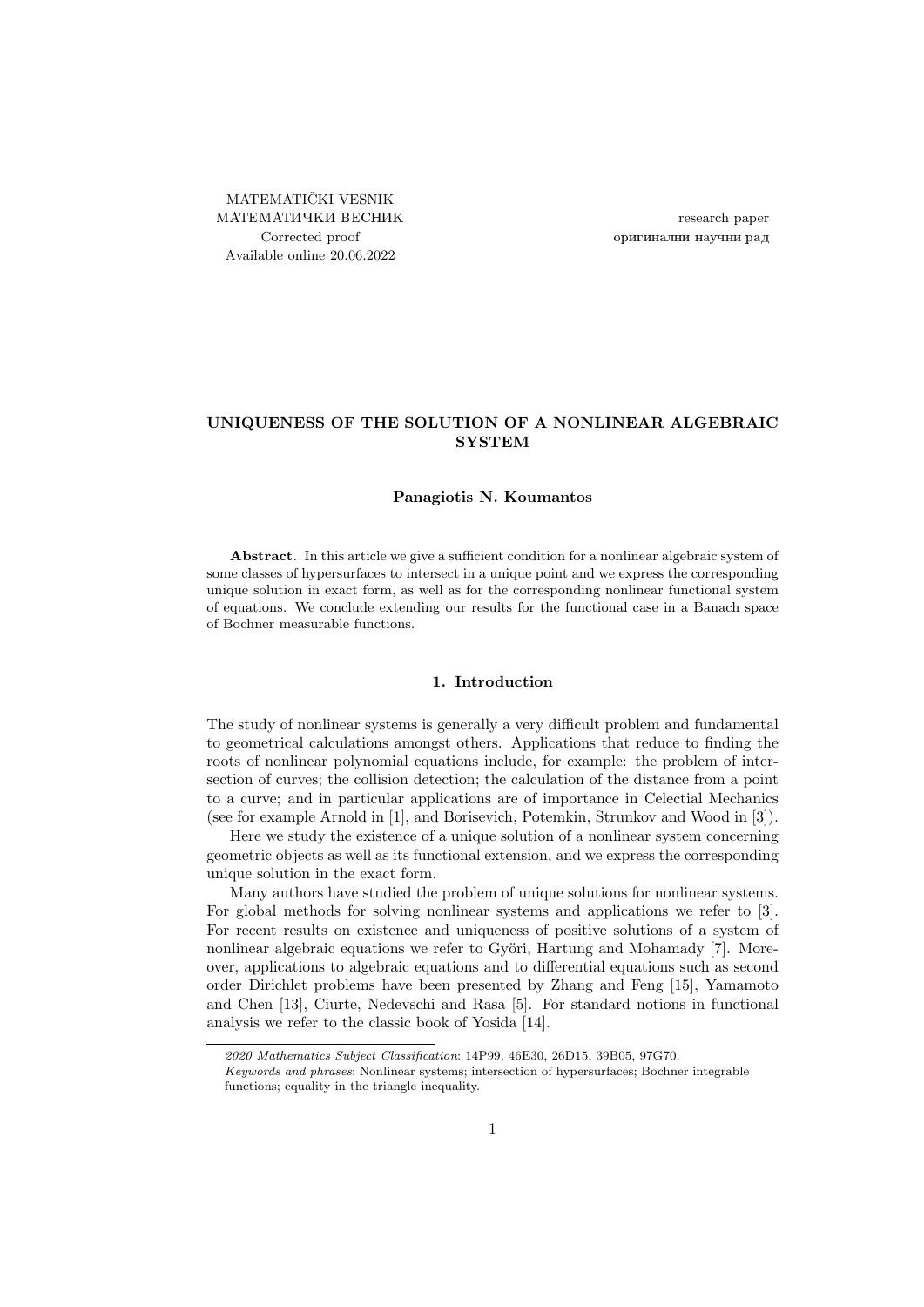2 Uniqueness of the solution of a nonlinear algebraic system

#### 2. Problem statement and preliminaries

Let  $p \in \mathbb{R}, p \geq 1, (x_1, x_2, \ldots, x_k) \in \mathbb{R}^k$  and consider the following nonlinear system of equations:

<span id="page-1-0"></span>
$$
\begin{cases} \sum_{i=1}^{k} x_i = q \\ \sum_{i=1}^{k} (a_i - x_i^p)^{\frac{1}{p}} = r, \end{cases}
$$
 (1)

with  $q^p + r^p \neq 0$ , and  $a_i > 0$  such that  $0 \leq x_i \leq a_i^{\frac{1}{p}}, i = 1, 2, \ldots, k$ .

The first equation of the system [\(1\)](#page-1-0) is an algebraic hypersurface of order 1, i.e. a hyperplane, and the second one represents an algebraic hypersurface for  $p \in \mathbb{N}$ ,  $p \geq 1$ . We recall that for a k-dimensional Euclidean space the set of points that satisfy an equation of the form  $\phi(x_1, x_2, \ldots, x_k) = 0$ , where  $\phi$  is a polynomial in the variables  $x_1, x_2, \ldots, x_k$  is called an algebraic hypersurface.

The origin of the above system [\(1\)](#page-1-0) can be seen from the natural generalization of a beautiful problem that had appeared in Quantum magazine [\[12\]](#page-8-4), see also later Example [4.4](#page-7-3) for  $k = 4$ ,  $p = 2$ ,  $a_1 = 1$ ,  $a_2 = 4$ ,  $a_3 = 9$ ,  $a_4 = 16$ ,  $q = 6$  and  $r = 8$ . We would like to note that until now we have not been able to find out who had suggested this problem in [\[12\]](#page-8-4), as both translated versions do not mention his/her name, while in the prototype version we did not find this particular problem though we searched.

Although we study the problem for much more general values of  $p$ , in the examples we will see at the end that the case where  $p = 2$  is of particular importance, since then the system is algebraic.

A sufficient condition is given, in Section [3,](#page-2-0) such that equality is established in Minkowski's inequality concerning the nonlinear system [\(1\)](#page-1-0). As is well-known, the  $\text{map } \left\| \cdot \right\|_p : \mathbb{R}^k \to \mathbb{R}^+ : y = (y_1, y_2, \dots, y_k) \to \left\| y \right\|_p, \text{ with } \left\| y \right\|_p := \left( \sum_{i=1}^k |y_i|^p \right)^{\frac{1}{p}}, \text{ is }$ a norm in  $\mathbb{R}^k$  (usually called the *p*-norm in  $\mathbb{R}^k$ ), equivalent with the usual Euclidean norm, since for  $p \geq 2$  it is valid  $||y||_p \leq ||y||_2 \leq k^{\frac{p-2}{2p}} ||y||_p$ , for every  $y \in \mathbb{R}^k$ . Here the triangle inequality is the well-known Minkowski inequality, *i.e.* if  $k \in \mathbb{N}$ ,  $1 \leq p < +\infty$ ,  $x, y \in \mathbb{R}^k$ , with  $x = (x_1, x_2, \dots, x_k)$  and  $y = (y_1, y_2, \dots, y_k)$ , then

$$
\left(\sum_{i=1}^k |x_i + y_i|^p\right)^{\frac{1}{p}} \leqq \left(\sum_{i=1}^k |x_i|^p\right)^{\frac{1}{p}} + \left(\sum_{i=1}^k |y_i|^p\right)^{\frac{1}{p}}.
$$

The equality is validated in Minkowski's inequality if and only if  $x = 0$  or  $x_i = \xi y_i$ , for some  $\xi \geq 0$ ,  $i = 1, 2, \ldots, k$ .

We further refer to Matkowski and Rätz's article [\[10\]](#page-8-5) on equality in Minkowski inequality and a characterization of  $L^p$ -norm.

Also, in Section [3](#page-2-0) we extend our results for the corresponding nonlinear functional system of equations under the *p*-norm in  $\mathbb{R}^2$ . Furthermore, we extend our results for the functional case concerning the Banach spaces  $M^p(\mathbb{R}, \mathbb{R}^m)$  of Bochner measurable functions  $\varphi : \mathbb{R} \to \mathbb{R}^m$ , for which the integral  $\int_t^{t+1} ||\varphi(s)||_p^p d\lambda(s) < +\infty$ ,  $t \in \mathbb{R}$  exists,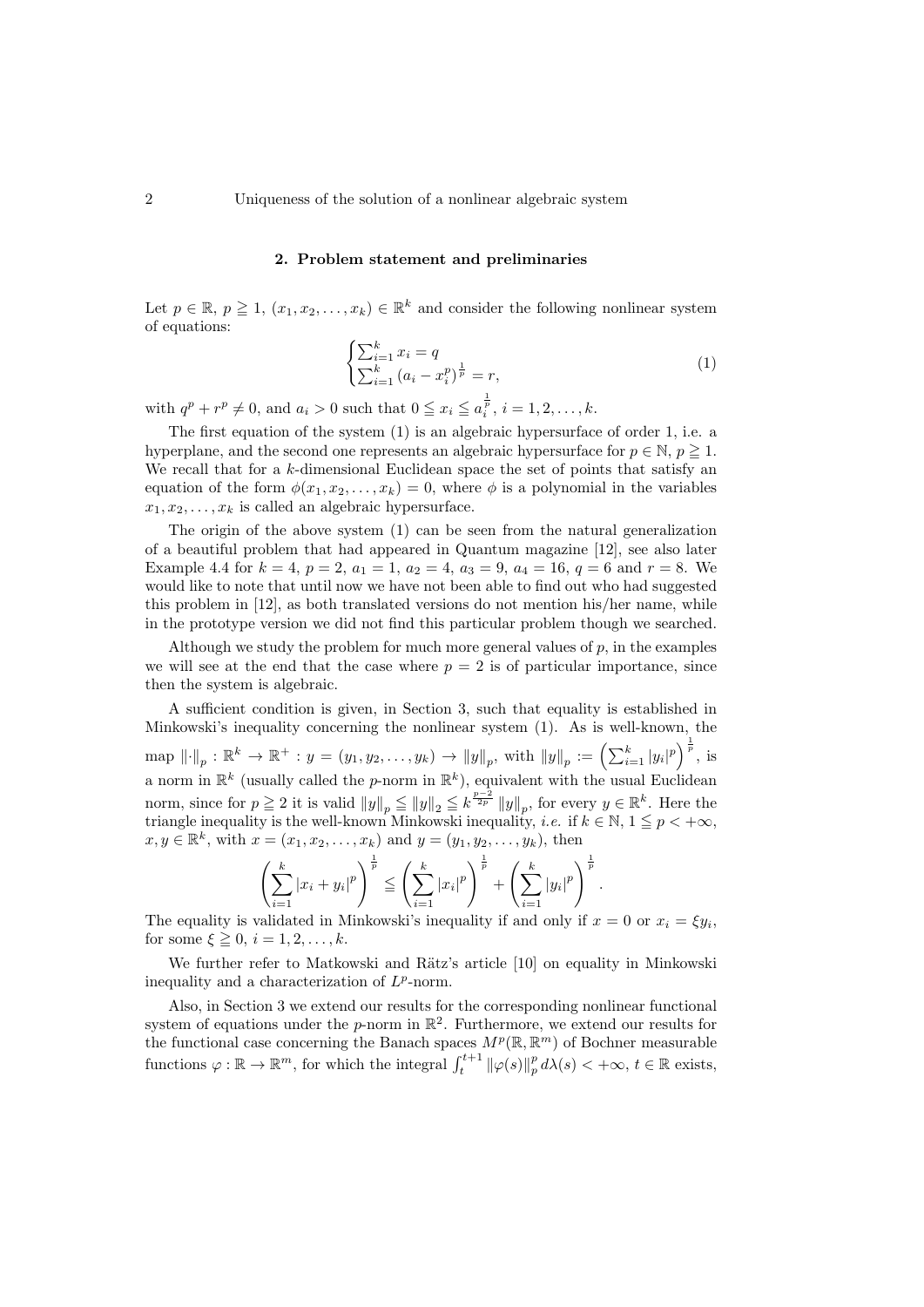under the norms  $||| \cdot |||_p : M^p(\mathbb{R}, \mathbb{R}^m) \to \mathbb{R}$ , for  $m = 1, 2$  respectively, with

<span id="page-2-1"></span>
$$
\|\varphi\|\|_{p} := \sup \left\{ \left( \int_{t}^{t+1} \|\varphi(s)\|_{p}^{p} d\lambda(s) \right)^{\frac{1}{p}} : t \in \mathbb{R} \right\}.
$$
 (2)

In the last most general functional case, the equality of functions is in the sense almost everywhere, since we have equivalence classes, *i.e.*  $\varphi_1 = \varphi_2$  if and only if  $\varphi_1(s) = \varphi_2(s)$ , for  $\lambda$ -almost every  $s \in \mathbb{R}$ , *i.e.* the set in which the equality is not true has the measure of zero.

At this point we recall that, in general, a function  $f(s)$  defined on a measure space  $(S, \mathcal{B}, \mu)$  with values in a Banach space  $(E, \|\cdot\|)$  is said to be Bochner  $\mu$ -integrable, if there exists a sequence of finitely valued functions  $(f_n(s))$  which strongly converges to  $f(s)$   $\mu$ -almost everywhere in such a way that

$$
\lim_{n \to +\infty} \int_{S} ||f(s) - f_n(s)|| d\mu(s) = 0.
$$

Then, for any set  $B \in \mathcal{B}$ , the Bochner  $\mu$ -integral of  $f(s)$  over B is defined by

$$
\int_B f(s)d\mu(s) := \operatorname{strong-}\lim_{n \to +\infty} \int_S \chi_B(s)f_n(s)d\mu(s),
$$

where  $\chi_B$  is the defining function of the set B (see for example in Yosida [\[14\]](#page-8-3)).

Consequently in the above spaces  $M^p(\mathbb{R}, \mathbb{R}^m)$  that we have defined, since the Euclidean spaces are Banach spaces, we have that the corresponding measure  $\lambda$  is the classic Lebesgue measure.

On the other hand, the spaces  $M^p$  are more general than the classic  $L^p$  spaces. Also, these spaces are connected with the spaces of almost periodic functions and for the proofs of the basic properties we refer to the book of Levitan and Zhikov [\[8\]](#page-8-6).

Concerning the further functional generalization we are studying, we could say that it is important for examples of generalized coordinates and the constraints (holonomic or nonholonomic) that could occur for example in mechanical systems and geometrical computations. Even the elements of the spaces  $M<sup>p</sup>$  are very general as mentioned above and contain spaces of solutions of differential equations and especially almost periodic functions. Moreover, we refer to our previous work [\[2\]](#page-7-4) on functional differential evolution equations, where we have presented results of existence, uniqueness and regularity in such general functional spaces.

<span id="page-2-0"></span>The article is completed by listing some examples where the results can be applied to achieve a unique solution. In the case  $k = 2$  and  $p = 2$  (cf. Example [4.2\)](#page-5-0), the system [\(1\)](#page-1-0) reduces to the problem of intersection of two parabolas, of a parabola with two concrete intersecting real lines, or two pairs of two intersecting real lines. On the other hand, for  $k = 3$  and  $p = 2$  (cf. Example [4.3\)](#page-6-0) we have a problem of finding the relative places of two surfaces of fourth degree.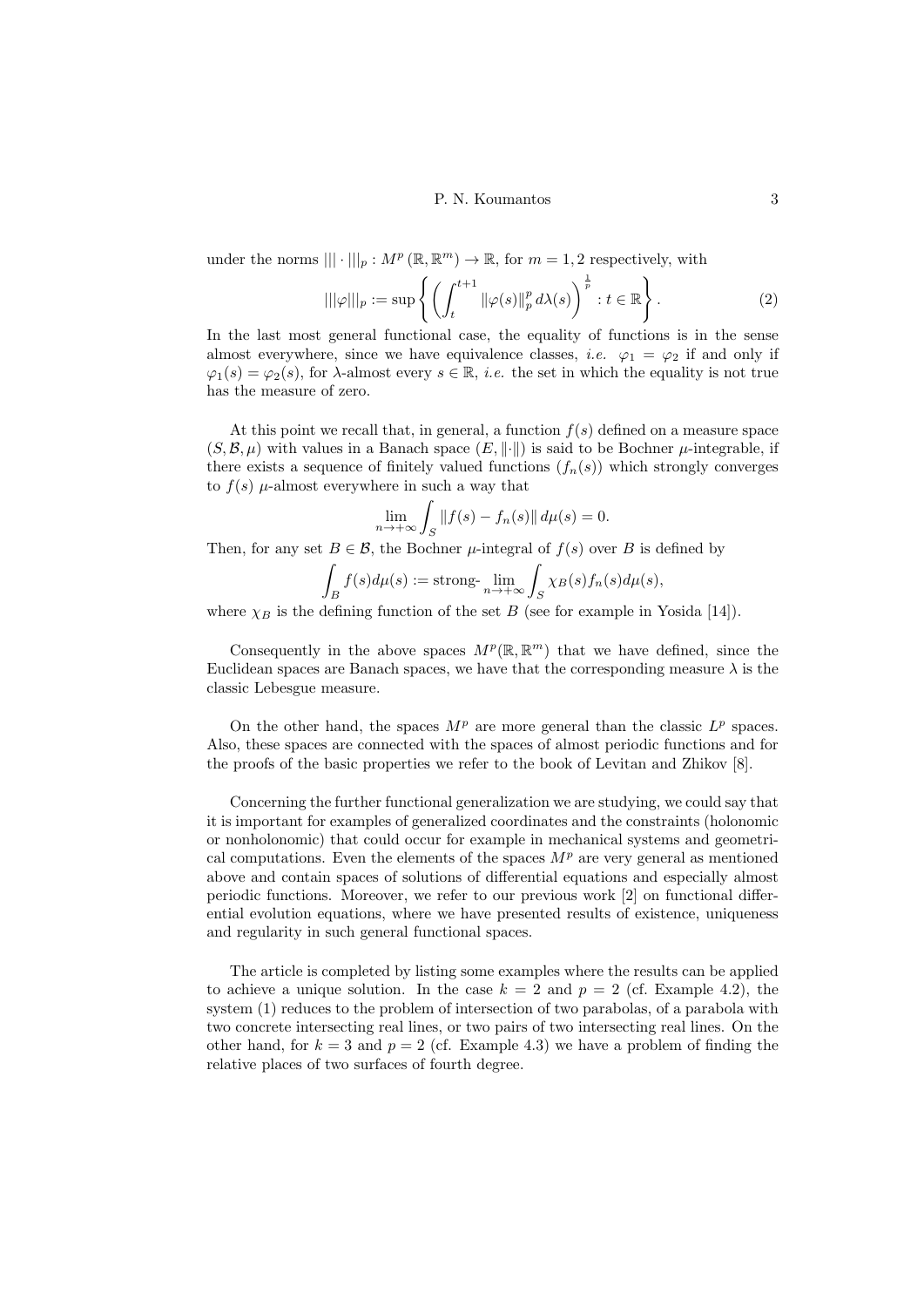#### 3. Main results

### 3.1 Geometrical result

We begin with the next result on the existence of a unique solution for the nonlinear system [\(1\)](#page-1-0).

<span id="page-3-1"></span>PROPOSITION 3.1. A sufficient condition for the nonlinear system [\(1\)](#page-1-0) to have a unique solution is  $a_1^{\frac{1}{p}} + a_2^{\frac{1}{p}} + \cdots + a_k^{\frac{1}{p}} = (q^p + r^p)^{\frac{1}{p}}$ .

*Proof.* If  $q = r = 0$  then  $x_i = a_i^{\frac{1}{p}}$  and  $x_i = 0$ ,  $i = 1, 2, ..., k$ . Thus  $x_i = a_i = 0$ ,  $i = 1, 2, \ldots, k$  and in this case the problem is trivial.

In the case  $r = 0$  and  $q \neq 0$ , all we can conclude from the second equation is that  $x_i = a_i^{\frac{1}{p}}, i = 1, 2, \ldots, k$ . But then the first equation is satisfied because of the assumption.

Let  $k+1$  be the following number of vectors:  $u_i := (x_i, (a_i - x_i^p)^{\frac{1}{p}}) \in \mathbb{R}^2$ ,  $i =$  $1, 2, \ldots, k$  and  $v := (q, r) \in \mathbb{R}^2$ . Then, the nonlinear system [\(1\)](#page-1-0) can be equivalently written in the vector form  $u_1 + u_2 + \cdots + u_k = v$ .

The *p*-norms in  $\mathbb{R}^2$  of the above vectors are  $||u_i||_p = (x_i^p + a_i - x_i^p)^{\frac{1}{p}} = a_i^{\frac{1}{p}}$  and  $||v||_p = (q^p + r^p)^{\frac{1}{p}}$ . Thus  $||\sum_{i=1}^k u_i||_p = \sum_{i=1}^k ||u_i||_p = ||v||_p$ , that is equality holds in Minkowski's inequality, so the above vectors are codirectional, i.e.  $u_1 \uparrow u_2 \uparrow \cdots \uparrow u_n$  $u_k \uparrow \uparrow v$ .

Since  $u_i \uparrow \uparrow v, i = 1, 2, \ldots, k$ , there exists exactly one  $\lambda_i \in \mathbb{R}_+^* := (0, +\infty)$  such that  $u_i = \lambda_i v, i = 1, 2, \dots, k$ . Hence,

$$
||u_i||_p = \lambda_i ||v||_p \Leftrightarrow a_i^{\frac{1}{p}} = \lambda_i (q^p + r^p)^{\frac{1}{p}} \Leftrightarrow \lambda_i = \frac{a_i^{\frac{1}{p}}}{(q^p + r^p)^{\frac{1}{p}}}, i = 1, 2, \dots, k.
$$

On top of that,  $\left(x_i,(a_i-x_i^p)^{\frac{1}{p}}\right) = \lambda_i(q,r) \Leftrightarrow x_i = \lambda_i q$  and  $(a_i-x_i^p)^{\frac{1}{p}} = \lambda_i r$ ,  $i = 1, 2, \ldots, k.$ 

From the first equation we find  $x_i = \frac{q}{x_i}$  $\frac{q}{(q^{p}+r^{p})^{\frac{1}{p}}}a_{i}^{\frac{1}{p}}, i=1,2,\ldots,k$  and the second one is satisfied. Hence the nonlinear algebraic system [\(1\)](#page-1-0) has the unique solution

<span id="page-3-0"></span>
$$
(x_1, x_2, \dots, x_k) = \frac{q}{(q^p + r^p)^{\frac{1}{p}}} \left( a_1^{\frac{1}{p}}, a_2^{\frac{1}{p}}, \dots, a_k^{\frac{1}{p}} \right).
$$
 (3)

We observe that the special cases:  $(r = 0 \text{ and } q \neq 0)$  and  $(r \neq 0 \text{ and } q = 0)$ are included in the last general solution of the problem. Also, if the system [\(1\)](#page-1-0) has a unique solution given by [\(3\)](#page-3-0), then  $\sum_{i=1}^{k} a_i^{\frac{1}{p}} = \frac{(q^p+r^p)^{\frac{1}{p}}}{q}$  $\frac{(q^p+r^p)^{\frac{1}{p}}}{q}\sum_{i=1}^k x_i = \frac{(q^p+r^p)^{\frac{1}{p}}}{q}$  $\frac{(-r^{\alpha})^{\nu}}{q}q =$  $(q^p+r^p)^{\frac{1}{p}}$  $\frac{1}{p}$ .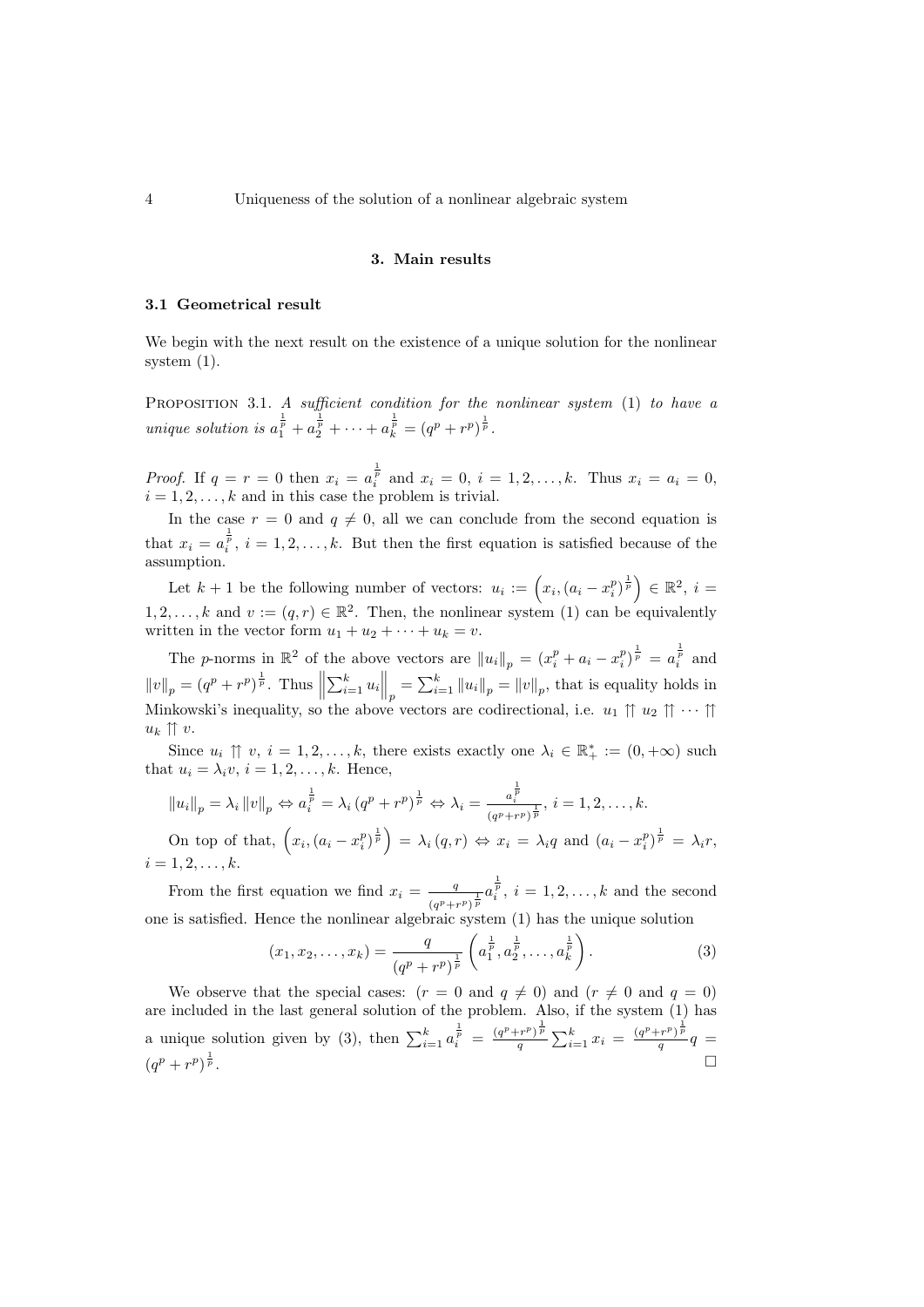#### 3.2 Functional generalization

In more general terms, we can state the following nonlinear functional system, concerning the real functions  $f_i, a_i, g, h : \mathbb{R} \to \mathbb{R}$ ,

<span id="page-4-1"></span><span id="page-4-0"></span>
$$
\begin{cases} \sum_{i=1}^{k} f_i(t) = g(t) \\ \sum_{i=1}^{k} (a_i(t) - f_i^p(t))^{\frac{1}{p}} = h(t), \end{cases}
$$
 (4)

with  $g^p(t) + h^p(t) \neq 0$ ,  $a_i(t) > 0$  and  $0 \leq f_i(t) \leq a_i^{\frac{1}{p}}(t)$ , for every  $t \in \mathbb{R}$ ,  $i = 1, 2, ..., k$ and

$$
\sum_{i=1}^{k} a_i^{\frac{1}{p}}(t) = (g^p(t) + h^p(t))^{\frac{1}{p}}, \text{ for every } t \in \mathbb{R}.
$$
 (5)

PROPOSITION 3.2. If the relation [\(5\)](#page-4-0) is satisfied, then the functional nonlinear system [\(4\)](#page-4-1) has a unique solution.

Proof. By applying similar arguments as in the proof of Proposition [3.1](#page-3-1) we conclude that the nonlinear functional system [\(4\)](#page-4-1) has the unique solution  $(f_1(t), f_2(t), \ldots, f_k(t)),$  with  $f_i(t) = \frac{g(t)}{(g^p(t) + h^p(t))^\frac{1}{p}} a_i^{\frac{1}{p}}(t), i = 1, 2, \ldots k$  with p-norm in  $\mathbb{R}^k$ ,  $||(f_1(t),...,f_k(t))||_p = \frac{g(t)}{(x)(t)+k^2}$  $\frac{g(t)}{(g^p(t)+h^p(t))^\frac{1}{p}} \left( \sum_{i=1}^k a_i(t) \right)^\frac{1}{p}$ . □

Furthermore, let  $M^p(\mathbb{R}, \mathbb{R}^2)$ ,  $1 \leq p < +\infty$ , be the Banach space of Bochner measurable functions equipped with the norm defined by [\(2\)](#page-2-1). We then consider for  $f_i, a_i, g, h \in M^p(\mathbb{R}, \mathbb{R})$  the corresponding functional system of the form [\(4\)](#page-4-1) for  $\lambda$ almost every  $t \in \mathbb{R}$ , and the condition

<span id="page-4-2"></span>
$$
\sum_{i=1}^k \sup_{t \in \mathbb{R}} \left( \int_t^{t+1} a_i(s) d\lambda(s) \right)^{\frac{1}{p}} = \sup_{t \in \mathbb{R}} \left( \int_t^{t+1} \left( g^p(s) + h^p(s) \right) d\lambda(s) \right)^{\frac{1}{p}}.
$$
 (6)

PROPOSITION 3.3. If the condition  $(6)$  is satisfied, then the corresponding functional nonlinear system of the form [\(4\)](#page-4-1) has a unique solution for  $\lambda$ -almost every  $t \in \mathbb{R}$ .

*Proof.* Consider the functions  $u_i : \mathbb{R} \to \mathbb{R}^2 : t \to u_i(t) := \left(f_i(t), (a_i(t) - f_i^p(t))^{\frac{1}{p}}\right)$ ,  $i = 1, 2, \ldots, k$  and  $v : \mathbb{R} \to \mathbb{R}^2 : t \to v(t) := (g(t), h(t))$ . Calculating the norms we have

$$
\|\|u_i\|\|_{p} = \sup_{t \in \mathbb{R}} \left( \int_{t}^{t+1} \|u_i(s)\|_{p}^{p} d\lambda(s) \right)^{\frac{1}{p}}
$$
  
\n
$$
= \sup_{t \in \mathbb{R}} \left( \int_{t}^{t+1} \left[ \left( f_i^{p}(s) + \left[ (a_i(s) - f_i^{p}(s))^{\frac{1}{p}} \right]^{p} \right)^{\frac{1}{p}} \right]^{p} d\lambda(s) \right)^{\frac{1}{p}}
$$
  
\n
$$
= \sup_{t \in \mathbb{R}} \left( \int_{t}^{t+1} a_i(s) d\lambda(s) \right)^{\frac{1}{p}}, \text{ for } i = 1, 2, ..., k
$$
  
\n
$$
\|\|v\|\|_{p} = \sup_{t \in \mathbb{R}} \left( \int_{t}^{t+1} \|v(s)\|_{p}^{p} d\lambda(s) \right)^{\frac{1}{p}}
$$

and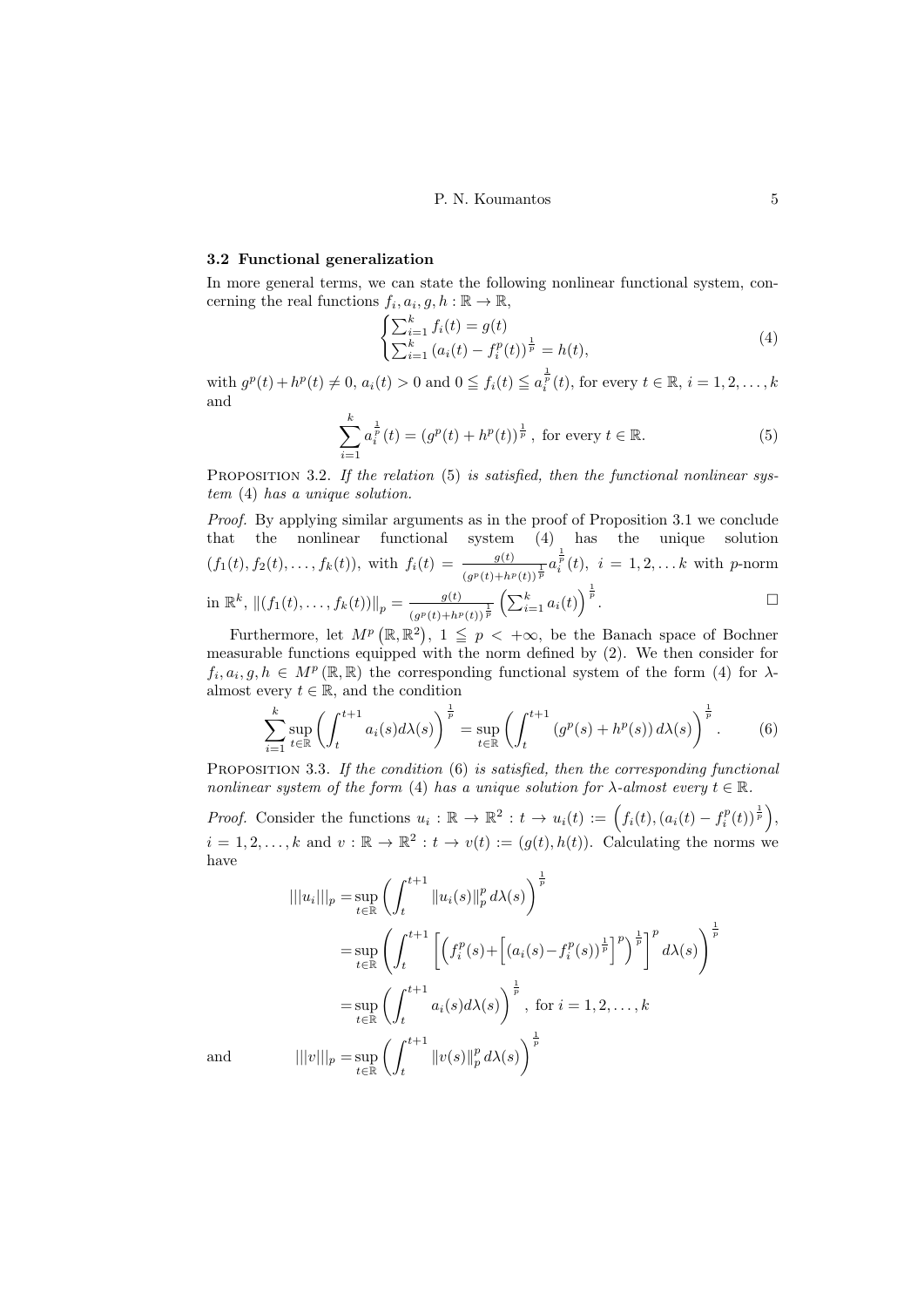$$
= \sup_{t \in \mathbb{R}} \left( \int_{t}^{t+1} \left( (g^{p}(s) + h^{p}(s))^{\frac{1}{p}} \right)^{p} d\lambda(s) \right)^{\frac{1}{p}}
$$

$$
= \sup_{t \in \mathbb{R}} \left( \int_{t}^{t+1} \left( g^{p}(s) + h^{p}(s) \right) d\lambda(s) \right)^{\frac{1}{p}}.
$$

Therefore, by the condition [\(6\)](#page-4-2) we establish equality in the triangle inequality for the norm  $|||\cdot|||_p$ , and so there are  $\xi_i > 0$ ,  $i = 1, 2, \ldots k$  such that  $u_i(t) = \xi_i v(t)$ , for  $\lambda$ -almost every  $t \in \mathbb{R}$ . So  $f_i(t) = \xi_i g(t)$  and  $(a_i(t) - f_i^p(t))^{\frac{1}{p}} = \xi_i h(t)$ , and then  $|||u_i|||_p = \xi_i |||v(t)|||_p$ , for  $i = 1, 2, ..., k$  we have:

$$
\sup_{t \in \mathbb{R}} \left( \int_{t}^{t+1} a_i(s) d\lambda(s) \right)^{\frac{1}{p}} = \xi_i \cdot \sup_{t \in \mathbb{R}} \left( \int_{t}^{t+1} \left( g^p(s) + h^p(s) \right) d\lambda(s) \right)^{\frac{1}{p}}.
$$

Hence, the corresponding nonlinear functional system of the form [\(4\)](#page-4-1) has a unique solution  $(f_1(t), f_2(t), \ldots, f_k(t))$ , with

$$
f_i(t) = \frac{g(t) \cdot \sup \left\{ \left( \int_t^{t+1} a_i(s) d\lambda(s) \right)^{\frac{1}{p}} : t \in \mathbb{R} \right\}}{\sup \left\{ \left( \int_t^{t+1} \left( g^p(s) + h^p(s) \right) d\lambda(s) \right)^{\frac{1}{p}} : t \in \mathbb{R} \right\}},
$$

 $i = 1, 2, \ldots, k$  for  $\lambda$ -almost every  $t \in \mathbb{R}$ .  $\Box$ 

## 4. Examples

Here we present some examples of the application of our results.

EXAMPLE 4.1. For  $k = 1$  and  $p = 2$ , the system [\(1\)](#page-1-0) becomes equivalent with our EXAMPLE 4.1. For  $k = 1$  and  $p = 2$ , the system (1) becomes equivalent with our assumption  $\sqrt{a_1} = \sqrt{q^2 + r^2}$ . If  $p = 2$  and  $a_1 = a_2 = \cdots = a_k = 1$ , then  $\sqrt{1} + \sqrt{2}$  $1 + \cdots +$  $\sqrt{1} = \sqrt{q^2 + r^2} \Leftrightarrow k = \sqrt{q^2 + r^2} \Leftrightarrow k^2 = q^2 + r^2$ . Hence in this case the condition we assume is actually the Pythagorean theorem, and in particular there exist Pythagorean triples, *i.e.* positive integers  $k, q, r$  such that the condition holds. In the more general case,  $p \in [1, +\infty)$  if  $a_i = 1$  for all  $i = 1, 2, \ldots, k$ , the condition becomes  $k = (q^p + r^p)^{\frac{1}{p}} \Leftrightarrow k^p = q^p + r^p$ . Of course, for  $p \in \mathbb{N}$ ,  $p \geq 3$  no three positive integers k, q and r can satisfy the equation  $k^p = q^p + r^p$  for any integer value of p greater than two.

<span id="page-5-0"></span>EXAMPLE 4.2. For  $k = 2$  and  $p = 2$  we have the nonlinear algebraic system

$$
\begin{cases} x_1 + x_2 = q \\ \sqrt{a_1 - x_1^2} + \sqrt{a_2 - x_2^2} = r. \end{cases}
$$

Setting  $x_i^2 = \Psi_i \geq 0$ ,  $i = 1, 2$  the system takes the form

$$
\begin{cases} \sqrt{\Psi_1} + \sqrt{\Psi_2} = q \\ \sqrt{a_1 - \Psi_1} + \sqrt{a_2 - \Psi_2} = r. \end{cases}
$$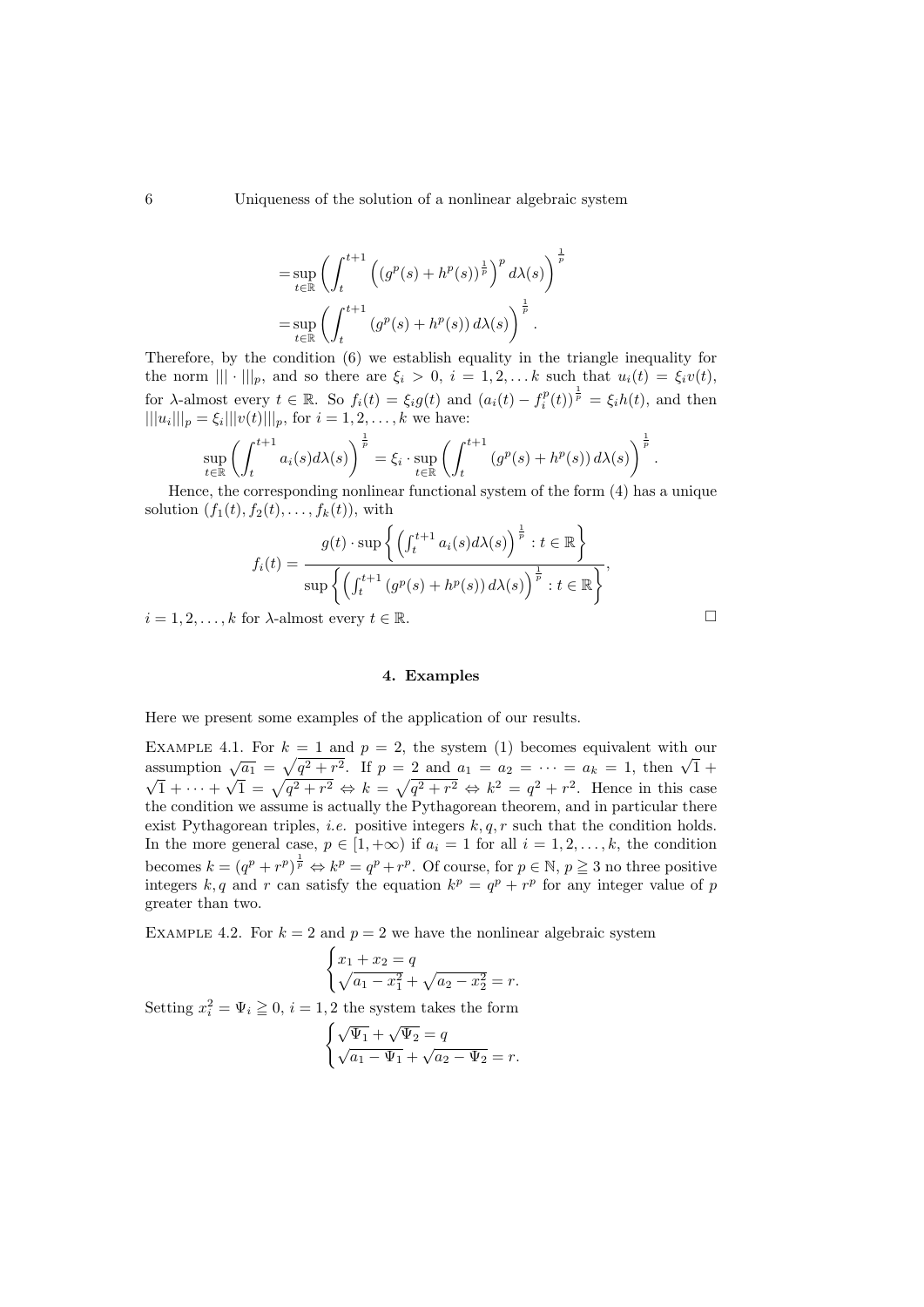Finally, we have the following system

$$
\begin{cases} A'\Psi_1^2 + B'\Psi_2^2 + C'\Psi_1\Psi_2 + D'\Psi_1 + E'\Psi_2 + F' = 0\\ A\Psi_1^2 + B\Psi_2^2 + C\Psi_1\Psi_2 + D\Psi_1 + E\Psi_2 + F = 0, \end{cases}
$$

with  $A' = 1$ ,  $B' = 1$ ,  $C' = -2$ ,  $D' = -2q^2$ ,  $E' = -2q^2$  and  $F' = q^4$ ;  $A = 1$ ,  $B = 1$ ,  $C = -2, D = 2(r^2 - a_1 + a_2), E = 2(r^2 + a_1 - a_2)$  and  $F = (r^2 - a_1 - a_2)^2 - 4a_1a_2$ . Therefore, the problem is to find the relative places of the above two curves of second degree. For curves of second degree, i.e.  $A\chi_1^2 + B\chi_2^2 + C\chi_1\chi_2 + D\chi_1 + E\chi_2 + F = 0$ , the invariants (cf. Bush [\[4\]](#page-7-5) who established the introduction of invariant theory into elementary analytic geometry for second degree curves and second degree surfaces, and Efimov [\[6\]](#page-8-7)) are

<span id="page-6-1"></span>
$$
J_1 = A + C, \quad J_2 = \begin{vmatrix} A & B \\ B & C \end{vmatrix}
$$
 and  $J_3 = \begin{vmatrix} A & B & D \\ B & C & E \\ D & E & F \end{vmatrix}$ . (7)

We recall that Bush in [\[4,](#page-7-5) part I] established the introduction of invariant theory into elementary analytic geometry for second degree curves, while in [\[4,](#page-7-5) part II] he studied the second degree surfaces. Until then the difficulty encountered in presenting this subject in elementary analytic geometry was that a complete characterization could not be made in terms of invariant alone, but certain covariants are also needed (cf.  $[9, 11]$  $[9, 11]$ ). However, as shown in  $[4, part II]$  $[4, part II]$ , the use of covariants can be avoided by the use of certain conditional invariants.

For the invariants of the first one by [\(7\)](#page-6-1) we have  $J'_1 = -1$ ,  $J'_2 = -3 < 0$  and  $J'_3 = 9q^4$ . Thus, since  $J'_2 < 0$ , we have a parabola (if  $q \neq 0$ ) or two intersecting real lines (if  $q = 0$ ). Also by [\(7\)](#page-6-1) for the second one we have the invariants  $J_1 = 2$ ,  $J_2 = -3 < 0$  and  $J_3 = 9r^4 + (-18a_1 + 30a_2) r^2 - 7(a_1 - a_2)^2$ . Hence, since  $J_2 < 0$ , the second equation represents a parabola (if  $J_3 \neq 0$ ) or two intersecting real lines (if  $J_3 = 0$ ). Setting  $r^2 = \omega$  we have  $J_3 = 9\omega^2 + (-18a_1 + 30a_2)\omega - 7(a_1 - a_2)^2$ , with discriminant  $36 [(-3a_1 + 5a_2)^2 + 7(a_1 - a_2)^2] > 0$ , for all  $a_1, a_2 \in \mathbb{R}$ , and thus two roots  $\omega_{1,2} = \frac{1}{3}(3a_1 - 5a_2 \pm \sqrt{(-3a_1 + 5a_2)^2 + 7(a_1 - a_2)^2})$ . In the special case  $a_1 = a_2 = 1$  we have  $J_3 = 9r^4 + 12r^2 = 3r^2(3r^2 + 4)$ . Thus for  $r = 0$  we have two intersecting real lines and for  $r > 0$  we have a parabola. For  $r = 0$  then  $x_1^2 = x_2^2 =$  $a_1 = a_2 = 1$  and the system is trivial. Hence, the interesting case is for  $r > 0$ . Finally, the condition  $\sqrt{a_1} + \sqrt{a_2} = \sqrt{q^2 + r^2}$  that we assume is sufficient for the above curves to have a unique point of intersection.

<span id="page-6-0"></span>EXAMPLE 4.3. For  $k = 3$  and  $p = 2$ , setting  $x_i^2 = \Psi_i \geq 0$ ,  $i = 1, 2, 3$  the nonlinear system becomes

$$
\begin{cases} \sqrt{\Psi_1} + \sqrt{\Psi_2} + \sqrt{\Psi_3} = q \\ \sqrt{a_1 - \Psi_1} + \sqrt{a_2 - \Psi_2} + \sqrt{a_3 - \Psi_3} = r, \end{cases}
$$

and can be written in the form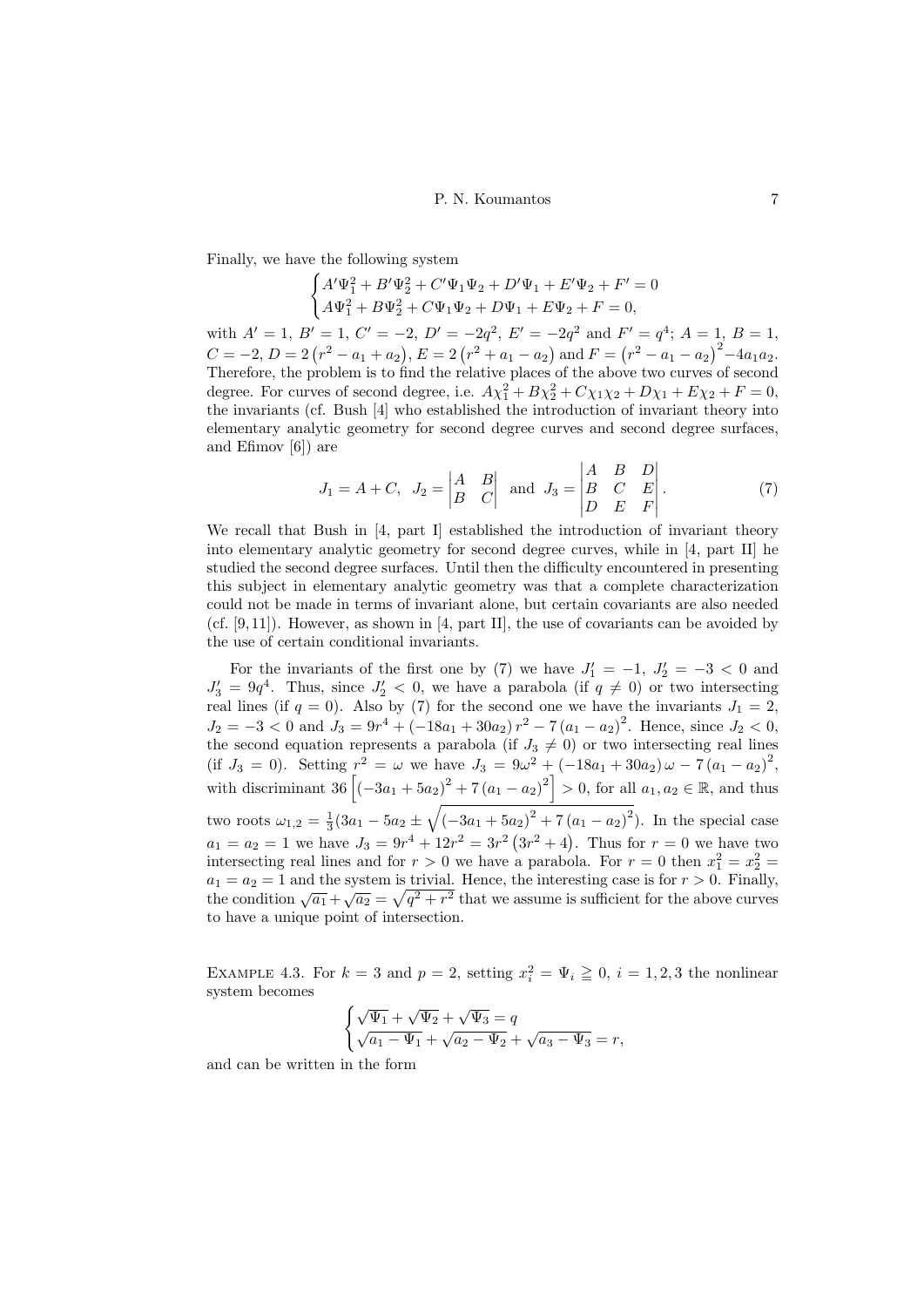$$
\begin{cases} \sum\limits_{1 \leq i \leq 3} \left( A_i' \Psi_i^4 + B_i' \Psi_i^3 + C_i' \Psi_i^2 + D_i' \Psi_i \right) + \sum\limits_{1 \leq i < j < l \leq 3} E_{ijl}' \Psi_i \Psi_j \Psi_l + F' = 0 \\ \sum\limits_{1 \leq i \leq 3} \left( A_i \Psi_i^4 + B_i \Psi_i^3 + C_i \Psi_i^2 + D_i \Psi_i \right) + \sum\limits_{1 \leq i < j < l \leq 3} E_{ijl} \Psi_i \Psi_j \Psi_l + F = 0, \end{cases}
$$

where the coefficients can easily be expressed as functions of  $q$  and  $r$  respectively. Evidently, the study of the above system is complicated, and thus the condition that we consider is helpful.

<span id="page-7-3"></span>EXAMPLE 4.4. In the special case for  $k = 4$ ,  $p = 2$ ,  $a_1 = 1$ ,  $a_2 = 4$ ,  $a_3 = 9$ ,  $a_4 = 16$ ,  $q = 6$  and  $r = 8$ , the system is written in the form

$$
\begin{cases} x_1 + x_2 + x_3 + x_4 = 6\\ \sqrt{1 - x_1^2} + \sqrt{4 - x_2^2} + \sqrt{9 - x_3^2} + \sqrt{16 - x_4^2} = 8, \end{cases}
$$

and has a unique solution provided by  $(x_1, x_2, x_3, x_4) = \frac{3}{5}(1, 2, 3, 4)$ . This very special case was a suggested problem by an Unknown Proposer in [\[12\]](#page-8-4) as we have already mentioned in our preliminary comments. In general, therefore, having in mind the Proposition [3.1](#page-3-1) we can pose the problem for  $k \in \mathbb{N}$  and  $p = 2$ . Then, we have the system

$$
\begin{cases} \sum_{i=1}^{k} x_i = q \\ \sum_{i=1}^{k} \sqrt{a_i - x_i^2} = r, \end{cases}
$$

with  $|q|+|r| \neq 0$ , and  $a_i > 0$  such that  $0 \leq x_i \leq \sqrt{a_i}$ ,  $i = 1, 2, ..., k$  and the condition for the existence of the unique solution is  $\sqrt{a_1} + \sqrt{a_2} + \cdots + \sqrt{a_k} = \sqrt{q^2 + r^2}$ . Then, the unique solution is  $(x_1, x_2, \ldots, x_k) = \frac{q}{\sqrt{q^2+r^2}} \left(\sqrt{a_1}, \sqrt{a_2}, \ldots, \sqrt{a_k}\right)$ .

EXAMPLE 4.5. For  $p = 2$  and  $\sum_{i=1}^{k} \sqrt{a_i(t)} = 1$  we have  $1 = g^2(t) + h^2(t)$ , for every  $t \in \mathbb{R}$ . If in addition the functions g, h are differentiable with  $g(0) = 0$ ,  $h(0) = 1$ ,  $g'(t) = h(t)$  and  $h'(t) = -g(t)$ , for every  $t \in \mathbb{R}$ , then  $g(t) = \sin(t)$  and  $h(t) = \cos(t)$ , for every  $t \in \mathbb{R}$ . In this special case the solution of the system is  $f_i(t) = \sqrt{a_i(t)}\sin(t)$ , for every  $t \in \mathbb{R}, i = 1, 2, \ldots, k$ .

#### **REFERENCES**

- <span id="page-7-0"></span>[1] V. I. Arnold, Kepler's Second Law and the Topology of Abelian Integrals, Kvant 1987, No. 12, pp. 17–21. English translation in Kvant Selecta: Algebra and Analysis II, Math. World, Vol. 5. Amer. Math. Soc., Providence, RI, 1999, p. 131–140.
- <span id="page-7-4"></span>[2] E. S. Athanasiadou, V. F. Dionysatos, P. N. Koumantos, P. K. Pavlakos, A semigroup approach to functional differential evolution equations, Math. Methods Appl. Sci.  $37(2)$  (2014), 217– 222.
- <span id="page-7-1"></span>[3] V. D. Borisevich, V. G. Potemkin, S. T. Strunkov, H. G. Wood, Global Methods for Solving Systems of Nonlinear Algebraic Equations, Comput. Math. Appl., 40 (2000), 1015–1025.
- <span id="page-7-5"></span>[4] L. E. Bush, The Introduction of Invariant Theory Into Elementary Analytic Geometry. Part I, Nat. Math. Mag., 12(2) (1937), 82–89; Part II, Nat. Math. Mag., 12(3) (1937), 131–137.
- <span id="page-7-2"></span>[5] A. Ciurte, S. Nedevschi, I. Rasa, Systems of nonlinear algebraic equations with unique solution, Numer. Algor., 68(2) (2015), 367–376.